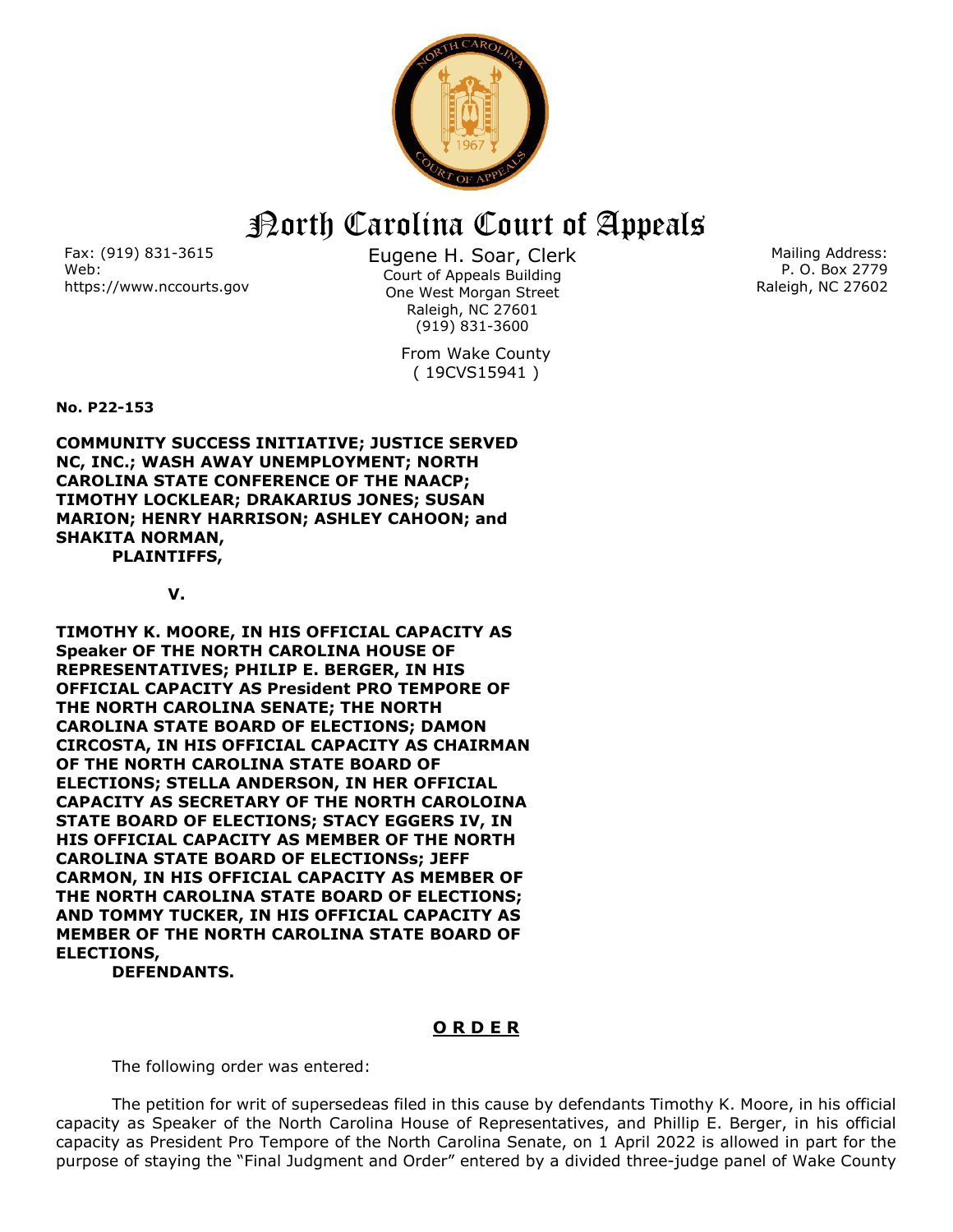Superior Court on 28 March 2022 for the upcoming elections on 17 May 2022 and 26 July 2022. *See Purcell v. Gonzalez*, 549 U.S. 1, 166 L. Ed. 2d 1 (2006) (*per curiam*). The status quo established by the North Carolina Supreme Court's 10 September 2021 order in this cause shall remain in effect through these elections. Thereafter, the North Carolina State Board of Elections is ordered to take actions to implement the "Final Judgment and Order" for subsequent elections.

Panel consisting of Judge ARROWOOD, Judge COLLINS, and Judge GRIFFIN.

## GRIFFIN, Judge, dissenting.

I dissent from the majority's decision to stay the Final Judgment and Order only through the upcoming primary elections. The majority seemingly believes that, although there are good legal grounds to issue a writ of supersedeas at this time, those grounds will somehow disappear between this primary election and the upcoming general election. There is no basis in law or fact to justify such a conclusion. I would therefore allow the petition for writ of supersedeas unconditionally, for the purpose of staying the trial court's order and maintaining the status quo pending disposition of this appeal.

"'Supersedeas' is a writ issuing from an *appellate court* to preserve the *status quo* pending the exercise of the appellate court's jurisdiction." *New Bern v. Walker*, 255 N.C. 355, 356, 121 S.E.2d 544, 545– 46 (1961) (citation omitted). As the majority's decision acknowledged implicitly, this criteria is satisfied. Felon voter applicants have not been permitted to register to vote in any upcoming elections. Issuing a writ of supersedeas would therefore maintain the status quo until Petitioners' appeal has been decided on the merits.

Moreover, and perhaps most salient here, there is a high risk of irreparable harm to Petitioners and the public interest absent this Court granting Petitioner's request through the completion of the appeal process. "A State indisputably has a compelling interest in preserving the integrity of its election process." *Purcell v. Gonzalez*, 549 U.S. 1, 4 (2006) (citation omitted). If convicted felons are permitted to vote in the November election and Petitioners subsequently prevail on the merits of their appeal, untold thousands of lawful votes cast by North Carolina citizens likely will be diluted by votes cast by convicted felons in violation of our State Constitution. "[T]he right of suffrage can be denied by a debasement or dilution of the weight of a citizen's vote just as effectively as by wholly prohibiting the free exercise of the franchise." *Id.* (quoting *Reynolds v. Sims*, 377 U.S. 533, 555 (1964)). Nonetheless, the majority has necessarily contemplated this risk and deemed it unworthy of even a brief analysis in its boiler-plate order.

Finally, Petitioners are exceedingly likely to succeed in overturning the trial court's order on appeal. Plaintiffs contend that the prohibition on voting for felons now serving parole, probation, or post-release supervision violates the Equal Protection Clause and Free Elections Clause of our State Constitution. But these constitutional provisions are not the operative ones for convicted felons seeking to vote. Our State Constitution provides that "[n]o person adjudged guilty of a felony . . . shall be permitted to vote unless that person shall be first restored to the rights of citizenship in the manner prescribed by law." N.C. Const. art. VI, § 2(3). The framers of our State Constitution, and the people of this State, established in this provision that convicted felons would *not* be treated the same as similarly situated, law-abiding citizens and would *not* be entitled to same right to vote in free elections. Instead, convicted felons would not have the right to vote *unless* their voting rights are restored "in the manner prescribed by law." N.C. Const. art. VI,  $\S$  2(3).

N.C. Gen. Stat. § 13-1 provides, *inter alia*, that a convicted felon's voting rights are automatically restored upon the "unconditional discharge" from the criminal sentence—language that, by its plain terms, requires completion of any parole, probation, or post-release supervision that is a part of the felon's criminal sentence. The trial court enjoined section 13-1's restoration provisions, finding that "if a person otherwise eligible to vote is not in jail or prison for a felony conviction, they may lawfully register and vote in North Carolina." In so doing, the superior court stepped outside of the judicial role of reviewing and interpreting a statute expressly authorized by our State Constitution and usurped the role of the General Assembly, rewriting section 13-1 as it saw fit. "It is axiomatic that . . . rewrit[ing] a statute is antithetical to the proper role of a court in our system of government." *Fairfield v. WakeMed*, 261 N.C. App. 569, 575, 821 S.E.2d 277, 281 (2018) (citing *State v. Cobb*, 262 N.C. 262, 266, 136 S.E.2d 674, 677 (1964); *see also Badaracco v. Comm'r*, 464 U.S. 386, 299 (1984) ("Courts are not authorized to rewrite a statute because they might deem its effects susceptible of improvement."). Petitioners are therefore likely to succeed on the merits of their appeal.